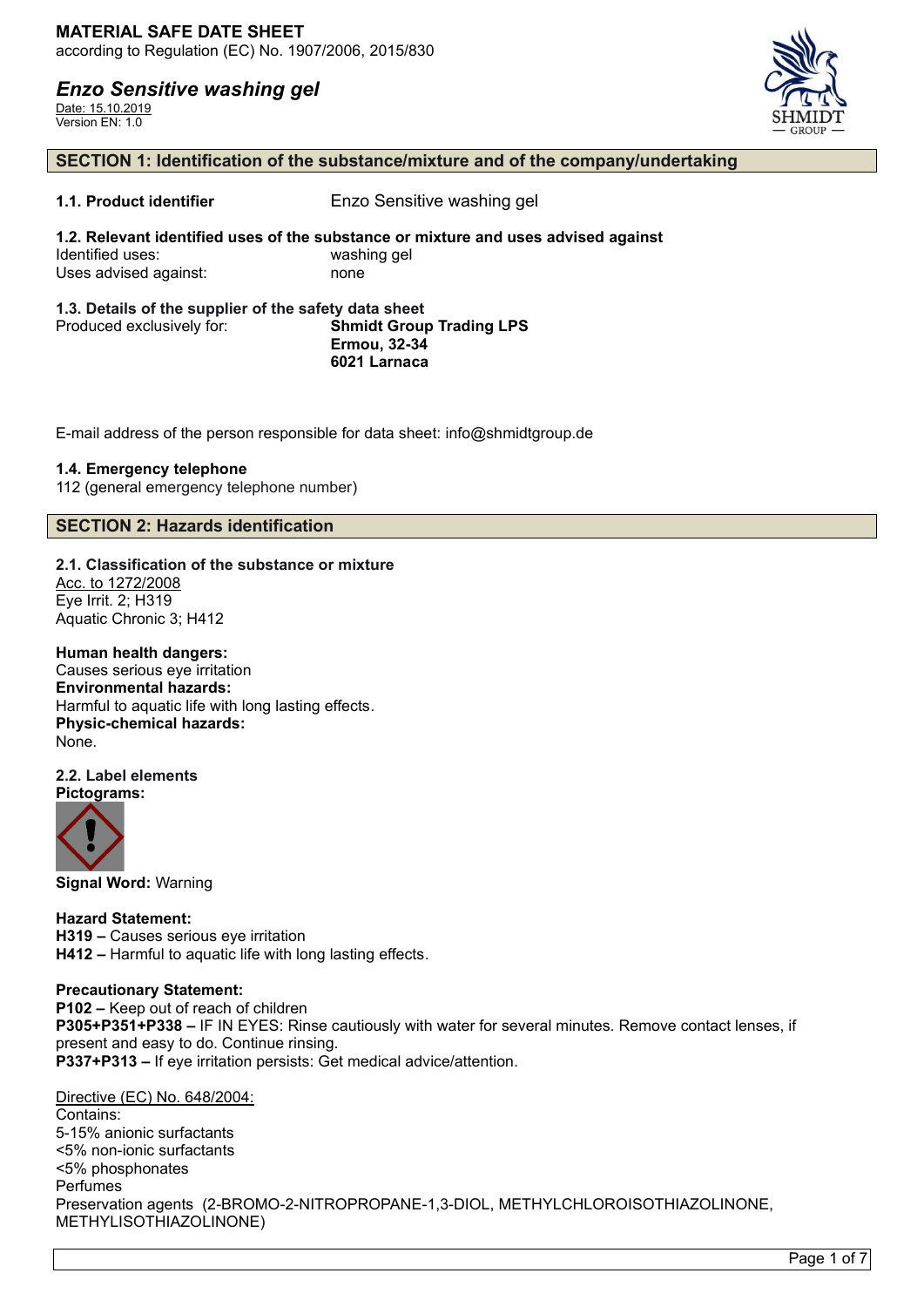## **MATERIAL SAFE DATE SHEET**

according to Regulation (EC) No. 1907/2006, 2015/830

# *Enzo Sensitive washing gel*

Date: 15.10.2019 Version EN: 1.0

### **2.3. Other hazards**

The mixture does not contain any substances PBT or vPvB.

### **SECTION 3: Composition/information on ingredients**

### **3.1. Substances**

Not applicable.

### **3.2. Mixtures**

Hazardous components:

| Substance name                                                                                                                                                       | contains<br>% | <b>Classification</b><br>1272/2008                      |                                               |
|----------------------------------------------------------------------------------------------------------------------------------------------------------------------|---------------|---------------------------------------------------------|-----------------------------------------------|
|                                                                                                                                                                      |               | <b>Hazard Class and</b><br><b>Category Code(s)</b>      | <b>Hazard Statement</b><br>Code(s)            |
| Amides, C8-18 (even numbered) and C18-<br>unsatd., N, N-bis(hydroxyethyl)<br>$CAS$ No.: -<br>EINECS No.: 931-329-6<br>Index $No. : -$<br>REACH No.: 01-2119490100-53 | <3            | Skin Irrit, 2<br>Eye Dam. 1<br><b>Aquatic Chronic 2</b> | H <sub>315</sub><br>H <sub>318</sub><br>H411  |
| Alcohols, C12-14, ethoxylated, sulfates,<br>sodium salts<br>CAS No.: 68891-38-3<br>EINECS No.: 500-234-8<br>Indeks No.: -<br>REACH No.: 01-2119488639-16             | <6            | Skin Irrit.2<br>Eye Dam. 1<br><b>Aquatic Chronic 3</b>  | H <sub>315</sub><br>H <sub>3</sub> 18<br>H412 |

Full text of H-phrases in Section 16

### **SECTION 4: First aid measures**

# **4.1. Description of first aid measures**

### **General remarks:**

In the case of any symptoms call your doctor and if it is possible to show the container or label.

Skin contact:

Take off contaminated clothing. Wash skin with soap and water Rinse thoroughly with water, rinse thoroughly with water, in case of irritation, contact a physician

Eye contact:

Contaminated eyes rinse with open eyelids. Consult a doctor.

Inhalation:

Remove to fresh air. Keep person warm and at rest. Consult a doctor.

Ingestion:

Rinse mouth with water. Do not induce vomiting! Obtain medical attention.

### **4.2. Most important symptoms and effects, both acute and delayed**

Skin contact: May causes irritation.

Eye contact: Causes irritation.

### **4.3. Indication of any immediate medical attention and special treatment needed**

The decision about how to proceed is made by the doctor after a thorough assessment of the victim.

### **SECTION 5: Firefighting measures**

### **5.1. Extinguishing media**

**Suitable extinguishing media:** foam, dry powder extinguishers, CO2, water spray. Use appropriate extinguishing method for conditions.

**Unsuitable extinguishing media:** Do not use a direct water jet.

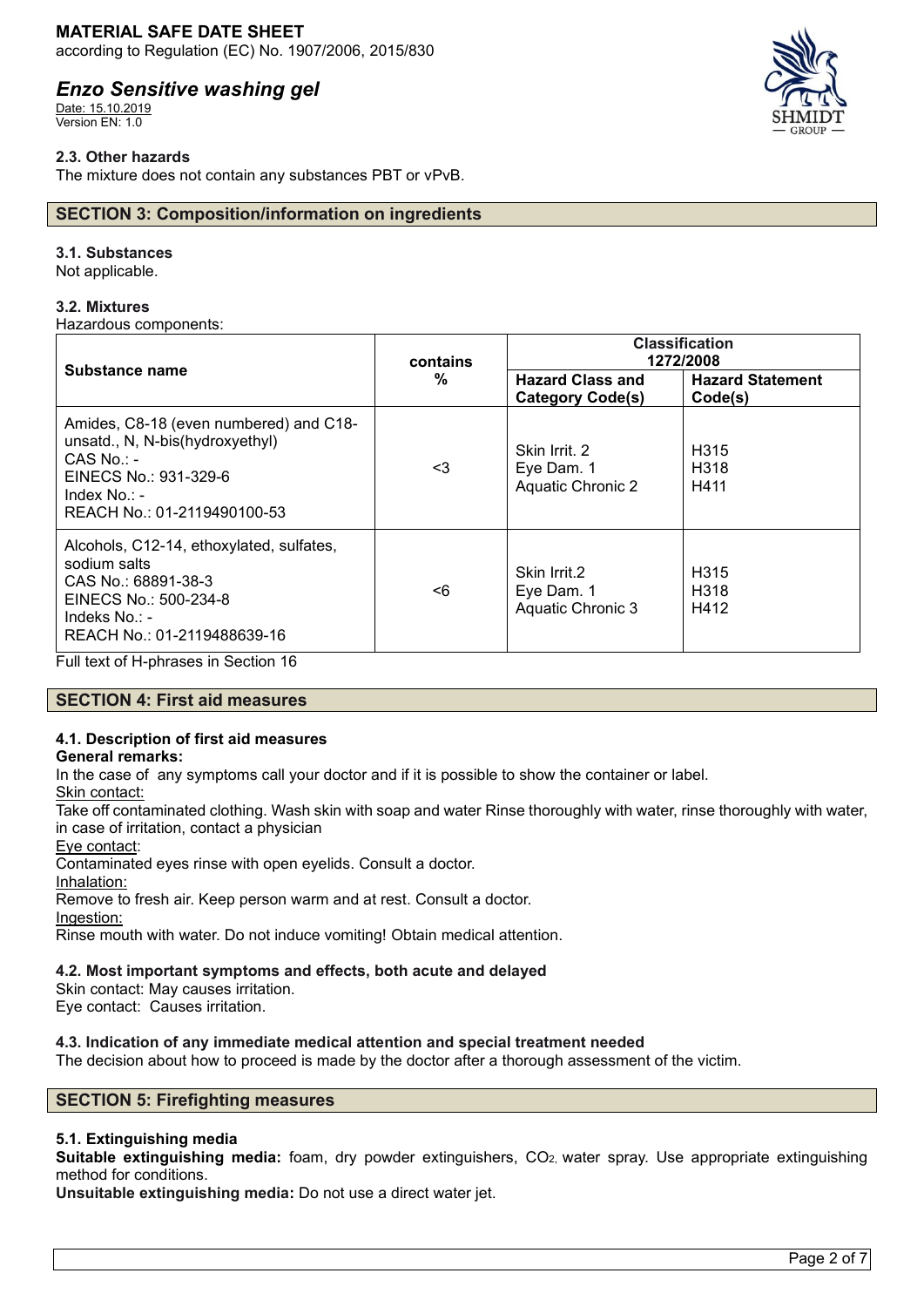### **MATERIAL SAFE DATE SHEET** according to Regulation (EC) No. 1907/2006, 2015/830

# *Enzo Sensitive washing gel*

Date: 15.10.2019 Version EN: 1.0



### **5.2. Special hazards arising from the substance or mixture**

During the fire, can be released toxic decomposition products: carbon oxides.

### **5.3. Advice for firefighters**

Containers in fire area cooled with water spray, if it is possible to remove the danger zone. In the event of a fire in a confined space should wear protective clothing and breathing apparatus with compressed air. Do not allow fire-fighting water run-off into surface water, groundwater and sewer.

### **SECTION 6: Accidental release measures**

### **6.1. Personal precautions, protective equipment and emergency procedures**

*For non-emergency personnel:* notify the appropriate service. Reduce access to the area of failure until the relevant cleaning operations have been completed.

*For emergency responders:* Ensure adequate ventilation. Use personal protective equipment.

### **6.2. Environmental precautions**

Do not allow large amounts of this product to enter drains, sewers or watercourses.

### **6.3. Methods and material for containment and cleaning up**

Prevent leakage and absorb with inert, absorbent material (such as sand, earth, vermiculite, diatomaceous earth, etc.). The contaminated material is placed in properly labeled containers for disposal in accordance with applicable regulations.

### **6.4. Reference to other sections**

Refer to protective measures listed in section 8. Refer to disposal considerations listed in section 13.

### **SECTION 7: Handling and storage**

### **7.1. Precautions for safe handling**

Avoid contact with eyes. Do not eat, drink or smoke while using the product. Wash your hands after using the product.

### **7.2. Conditions for safe storage, including any incompatibilities**

Store in a cool, dry, well-ventilated area in a properly labeled tightly sealed original container. Keep away from heat and hot surfaces. Avoid direct sunlight and sources of heat, hot surfaces and open flames.

### **7.3. Specific end use(s)**

Washing gel

### **SECTION 8: Exposure controls/personal protection**

### **8.1. Control parameters**

Occupational exposure limit values: none.

Amides, C8-18 (even numbered) and C18-unsatd., N, N-bis(hydroxyethyl)

DNEL worker, dermal, long-term, systemic: 4,16mg/kg DNEL, worker, dermal, long-term, local: 0,09mg/cm<sup>2</sup> DNEL, worker, inhalation, long-term, systemic: 73,4mg/m<sup>3</sup> PNEC fresh water: 2,4µg/l PNEC marine water: 0,24 µg/l PNEC sediment: 14,5µg/kg PNEC soil: 6,48µg/kg

**8.2. Exposure controls Engineering controls**: not required

### **Individual protection measures, such as personal protective equipment: Eye protection:** Avoid eye contact.

Page 3 of 7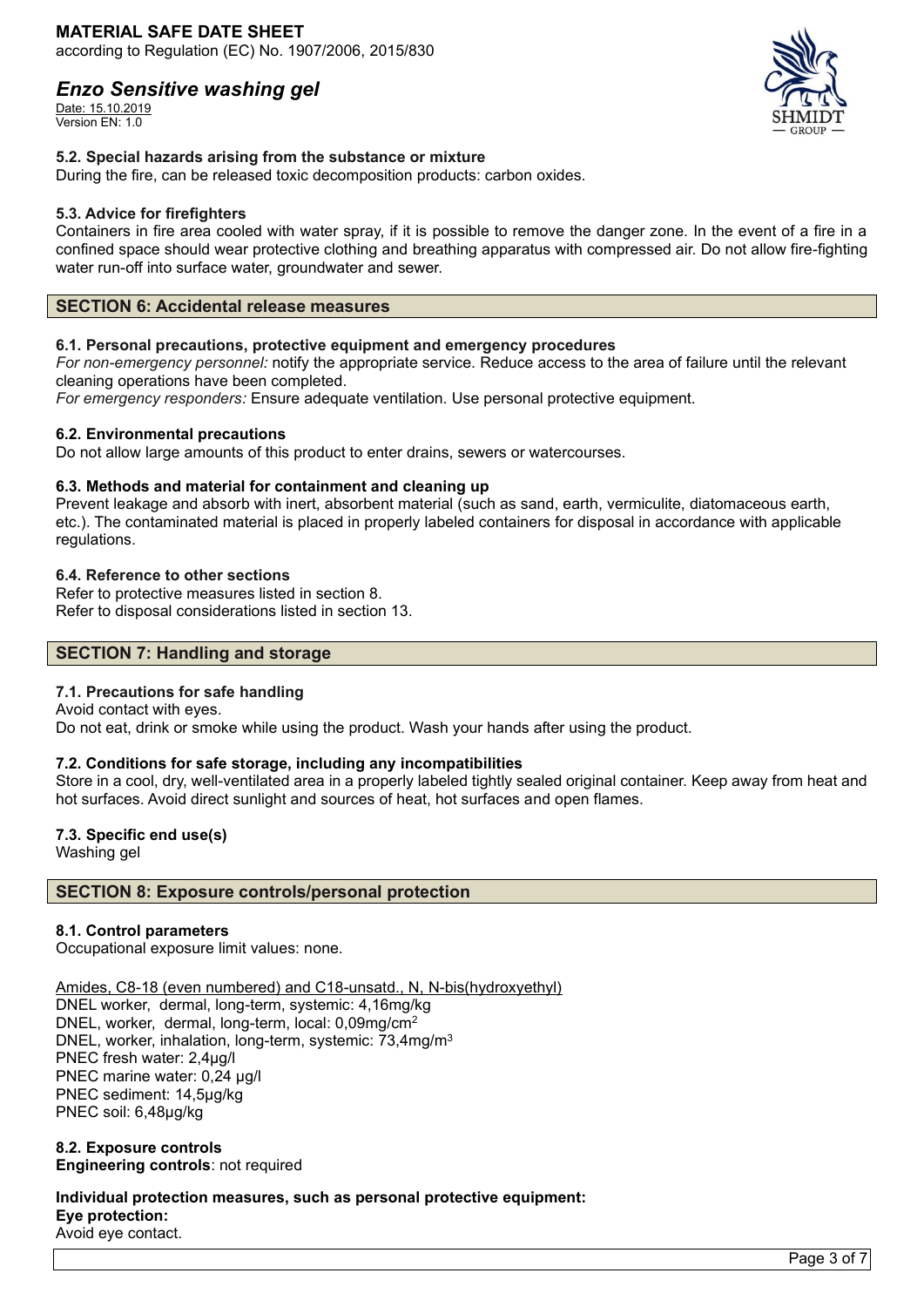Date: 15.10.2019 Version EN: 1.0

### **Skin protection:**

*Hands*:

Appropriate chemical resistant gloves (EN 374)

In case of short-term exposure, wear protective gloves with efficacy level 2 or greater (breakthrough time> 30min.). For prolonged contact wear protective gloves with a level of effectiveness of 6 (breakthrough time> 480min.). The selection of suitable gloves does not only depend on the material, but also on the brand and quality resulting from differences in manufacturers. Resistance of the material, the glove can be determined after the tests. The exact time of the destruction of the protective gloves must be determined by the manufacturer. *Other:*

It is not required under normal conditions of use

### **Respiratory Protection:**

It is not required under normal conditions of use

### **Thermal hazards:**

Not applicable.

### **Environmental exposure controls:**

Prevent the spread large quantities in the environment and enter drains and watercourses.

### **SECTION 9: Physical and chemical properties**

### **9.1. Information on basic physical and chemical properties**

- Appearance: Liquid/gel
- Color: pink
- Odour: Characteristic, pleasant
- Odour threshold; not specified
- pH: not specified
- Melting point/freezing point; not specified
- Initial boiling point and boiling range; not specified
- Flash point; not specified
- Evaporation rate; not specified
- Flammability (solid, gas); not flammable
- Upper/lower flammability or explosive limits; not specified
- Vapour pressure; not specified
- Vapour density; not specified
- Relative density;  $>1$ g/cm<sup>3</sup>
- Solubility(ies); soluble in water
- Partition coefficient: n-octanol/water; not specified
- Auto-ignition temperature; not specified
- Decomposition temperature; not specified
- Viscosity; not specified
- Explosive properties; not specified
- Oxidising properties: not specified

### **9.2. Other information**

No other information available.

### **SECTION 10: Stability and reactivity**

**10.1. Reactivity** Not known. **10.2. Chemical stability** Stable under normal conditions of use, storage and transport. **10.3. Possibility of hazardous reactions** None. **10.4. Conditions to avoid** Keep away from heat, hot surfaces, sparks, open flames and other ignition sources. **10.5. Incompatible materials** None.

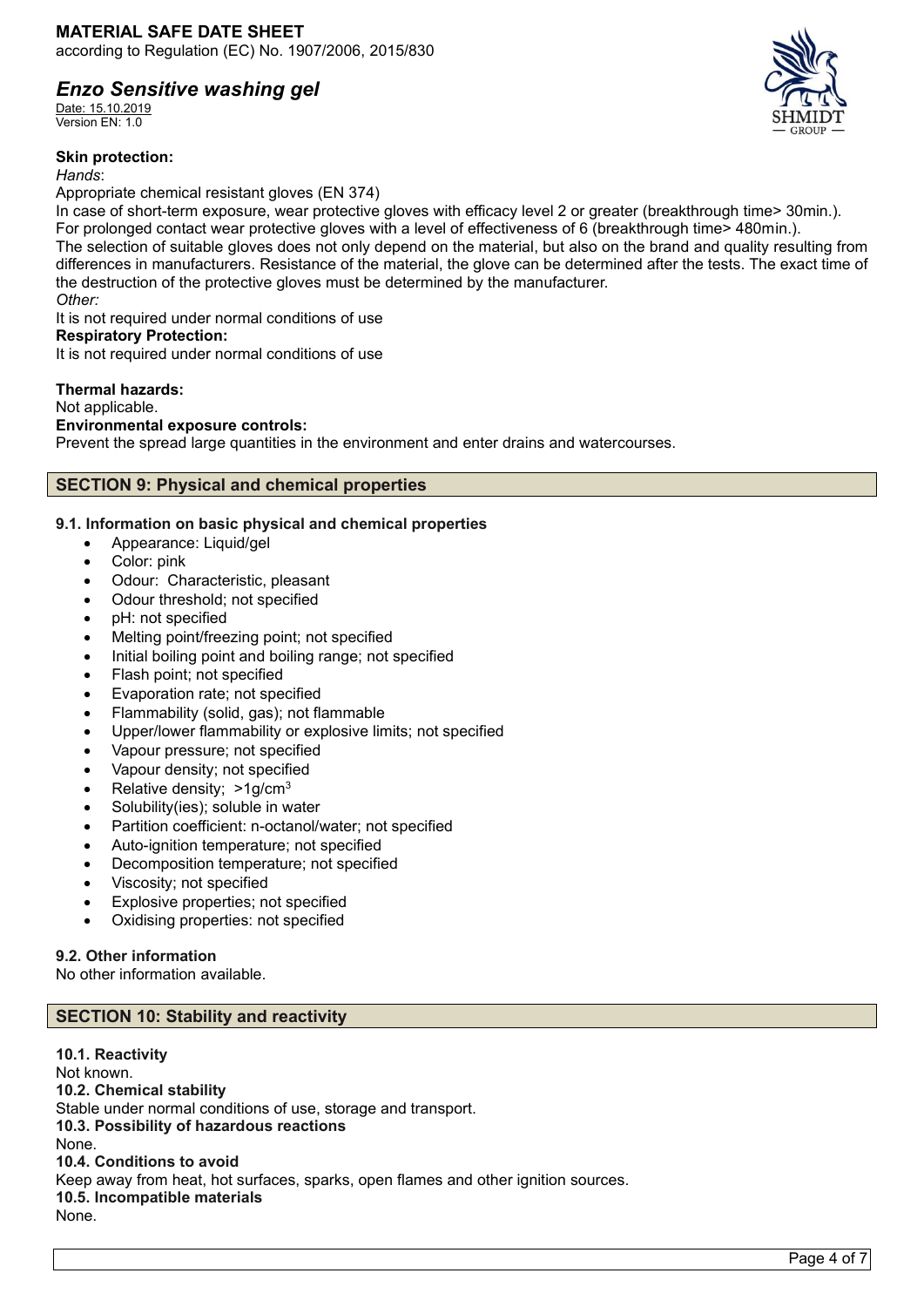Date: 15.10.2019 Version EN: 1.0



**10.6. Hazardous decomposition products**

Carbon oxides.

### **SECTION 11: Toxicological information**

### **11.1. Information on toxicological effects**

(a) acute toxicity: based on the available data, the classification criteria are not met Amides, C8-18 (even numbered) and C18-unsatd., N, N-bis(hydroxyethyl) LD50 (oral, rat): >5000mg/kg LD50 (dermal, rat): >2000mg/kg Alcohols, C12-14, ethoxylated, sulfates, sodium salts LD50 (oral, rat): >2000mg/kg

(b) skin corrosion/irritation: based on the available data, the classification criteria are not met

(c) serious eye damage/irritation: **Causes serious eye irritation**

(d) respiratory or skin sensitization: based on the available data, the classification criteria are not met

(e) germ cell mutagenicity: based on the available data, the classification criteria are not met

(f) carcinogenicity: based on the available data, the classification criteria are not met

(g) reproductive toxicity: based on the available data, the classification criteria are not met

(h) STOT-single exposure: based on the available data, the classification criteria are not met

(i) STOT-repeated exposure: based on the available data, the classification criteria are not met

(j) aspiration hazard: based on the available data, the classification criteria are not met

# **SECTION 12: Ecological information**

### **12.1.Toxicity**

**Harmful to aquatic life with long lasting effects.** Amides, C8-18 (even numbered) and C18-unsatd., N, N-bis(hydroxyethyl) LC50 – fish: 2mg/l, 96h LC50 – fish: 4,9mg/l, 96h

LC50 – fish (Oncorhynchus mykiss): 2,4mg/l, 96h

- EC50 algae: 0,32mg/l, 48h
- LC50 algae: 2,4mg/l, 96h

LC50 – microorganisms: 1mg/l, 96h

EC50 chronic for algae (Desmodesmus subspicatus): 0,39mg/l, 72h

# **12.2. Persistence and degradability**

Amides, C8-18 (even numbered) and C18-unsatd., N, N-bis(hydroxyethyl) 71,1% in 28 days – easily biodegradable Alcohols, C12-14, ethoxylated, sulfates, sodium salts >80% in 28 days – easily biodegradable

The surfactant/surfactants contained in this product are in accordance with the biodegradability criteria contained in the Directive (EC) No. 648/2004 on detergents. Data confirming this fact is at the disposal of the competent authorities of the Member States and will be made available to them at their direct request or at the request of the detergent manufacturer.

# **12.3. Bioaccumulative potential**

No date available.

**12.4. Mobility in soil** No date available.

### **12.5. Results of PBT and vPvB assessment**

Substances in the mixture do not meet the criteria for classification as PBT or vPvB in accordance with Annex XIII of REACH.

### **12.6. Other adverse effects**

No information available.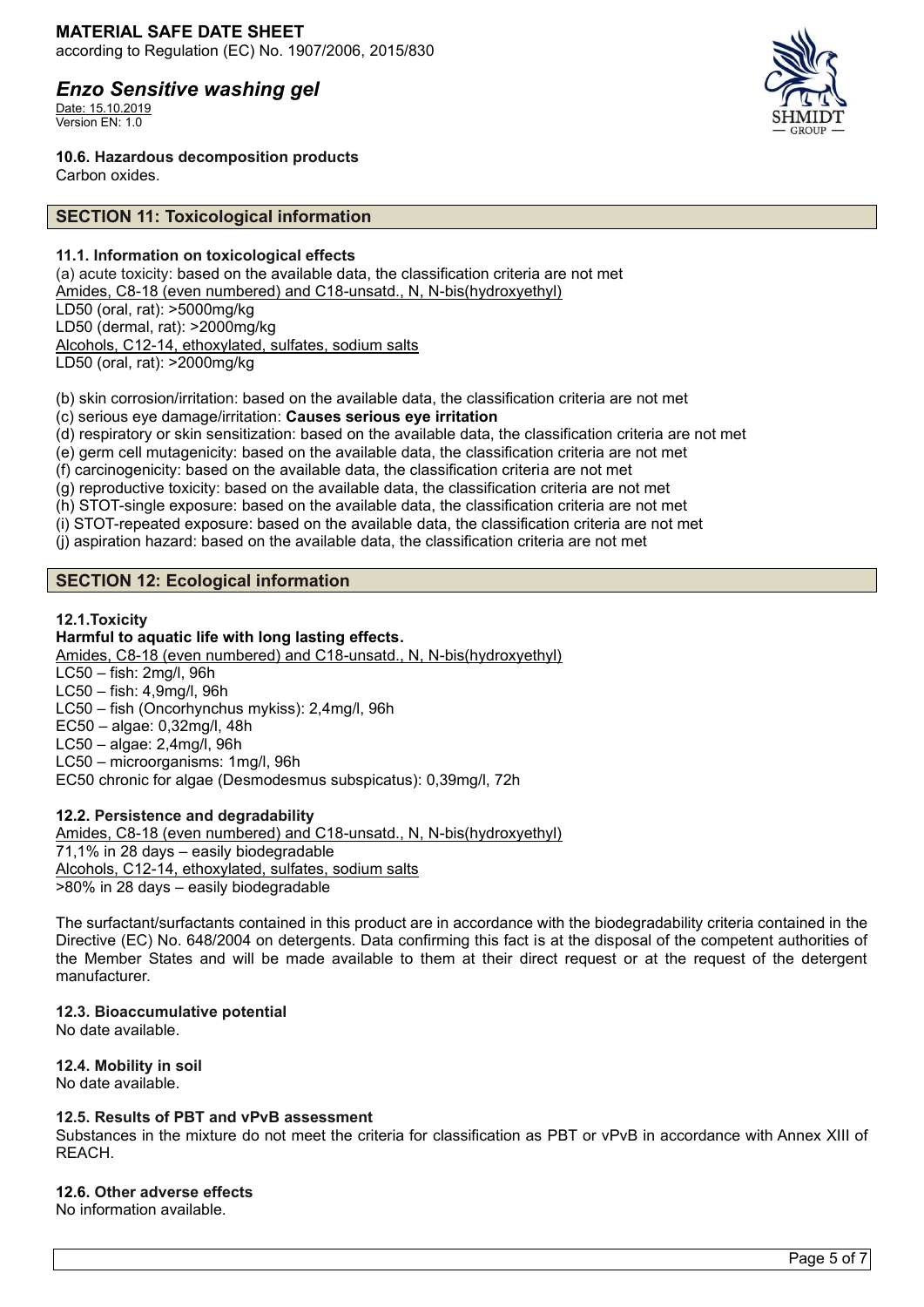Date: 15.10.2019 Version EN: 1.0



### **SECTION 13: Disposal considerations**

### **13.1. Waste treatment methods**

Recommendations for the product: Small quantities can be disposed with household waste. Dispose of in accordance with local regulations.

Recommendations for used packaging: Recycle / dispose of packaging waste in accordance with applicable regulations.

### **Directive 2008/98/EC Of The European Parliament And Of The Council of 19 November 2008 on waste and repealing certain Directives**

### **SECTION 14: Transport information**

ADR/RID/IMDG/ICAO: **14.1. UN number** Not applicable

**14.2. UN proper shipping name** Not applicable

**14.3. Transport hazard class(es)** Not applicable

**14.4. Packing group** Not applicable

**14.5. Environmental hazards** Not applicable

**14.6 Special precautions for user** Not applicable

**14.7 Transport in bulk according to Annex II of MARPOL and the IBC Code** Not applicable

### **SECTION 15: Regulatory information**

### **15.1. Safety, health and environmental regulations/legislation specific for the substance or mixture**

### **EU REGULATIONS:**

- 1. Regulation (EC) No 1907/2006 of the European Parliament and of the Council of 18 December 2006 concerning the Registration, Evaluation, Authorisation and Restriction of Chemicals (REACH), establishing a European Chemicals Agency, amending Directive 1999/45/EC and repealing Council Regulation (EEC) No 793/93 and Commission Regulation (EC) No 1488/94 as well as Council Directive 76/769/EEC and Commission Directives 91/155/EEC, 93/67/EEC, 93/105/EC and 2000/21/EC.
- 2. Commission Regulation (EU) 2015/830 of 28 May 2015 amending Regulation (EC) No 1907/2006 of the European Parliament and of the Council on the Registration, Evaluation, Authorisation and Restriction of Chemicals (REACH)
- 3. Regulation (EC) No 1272/2008 of the European Parliament and of the Council of 16 December 2008 on classification, labelling and packaging of substances and mixtures, amending and repealing Directives 67/548/EEC and 1999/45/EC, and amending Regulation (EC) No 1907/2006 (Text with EEA relevance).
- 4. Directive 2008/98/EC Of The European Parliament And Of The Council of 19 November 2008 on waste and repealing certain Directives

### **15.2. Chemical safety assessment**

No chemical safety assessments for the mixture.